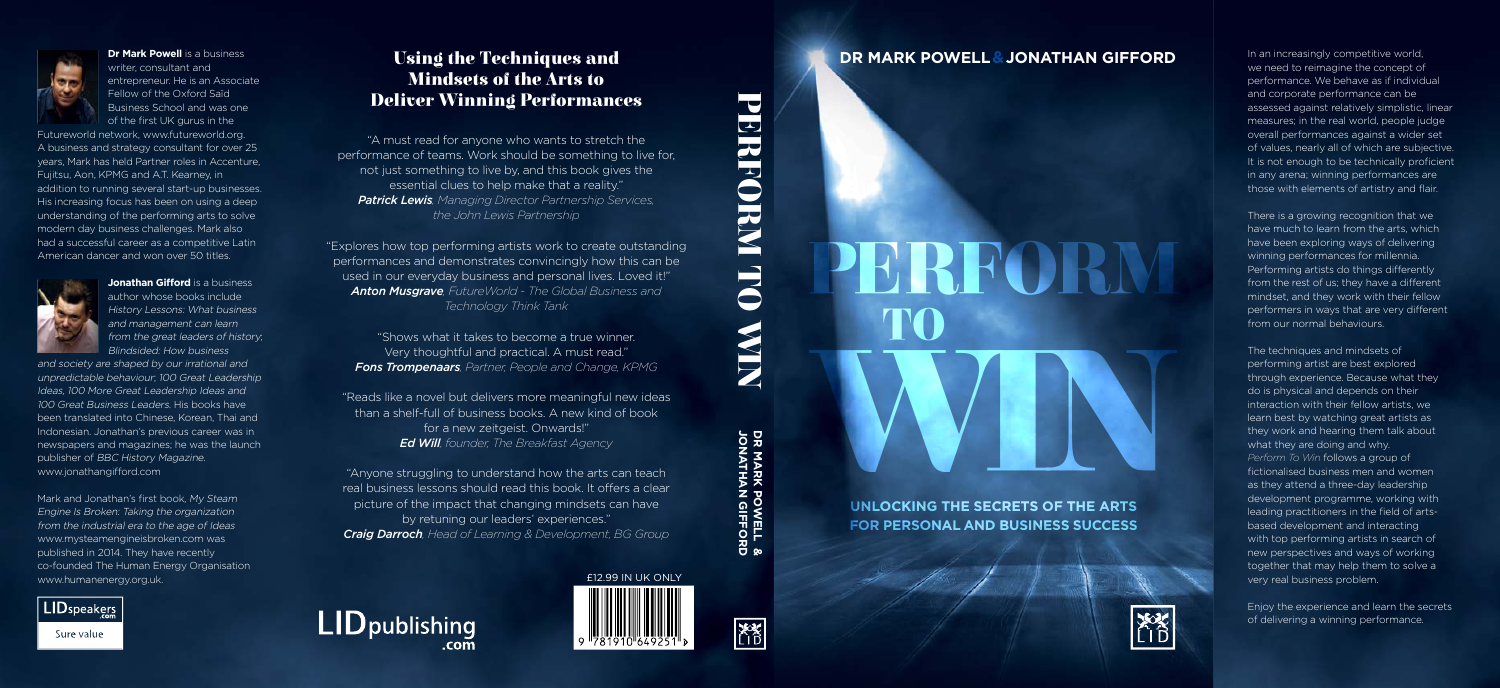# Advance Praise

"The humanities and the arts contain powerful lessons for leaders. The practice and discipline of the performing arts and the experiential insights they bring make fertile territory for leadership development. The lessons learned can be pivotal - they stick."

#### **Tracey Camilleri**

Director Oxford Strategic Leadership Programme

"Takes us under the skin of performing artists and reveals the techniques and mindsets they use in search of a winning performance. The fictionalised approach brings everything to life and shows clearly how relevant these techniques are for all of us."

#### **Neil Jacobsohn**

Future World - the Global Business & Technology Think Tank

"Goes right to the heart of what really drives business performance - the behaviours and mindsets of individuals. The innovative approach the authors take really brings to life the experiential nature of working with performing artists and draws out the lessons we can all use for our own success."

#### **Robert Williams**

Transformation Director, Denton Williams Consulting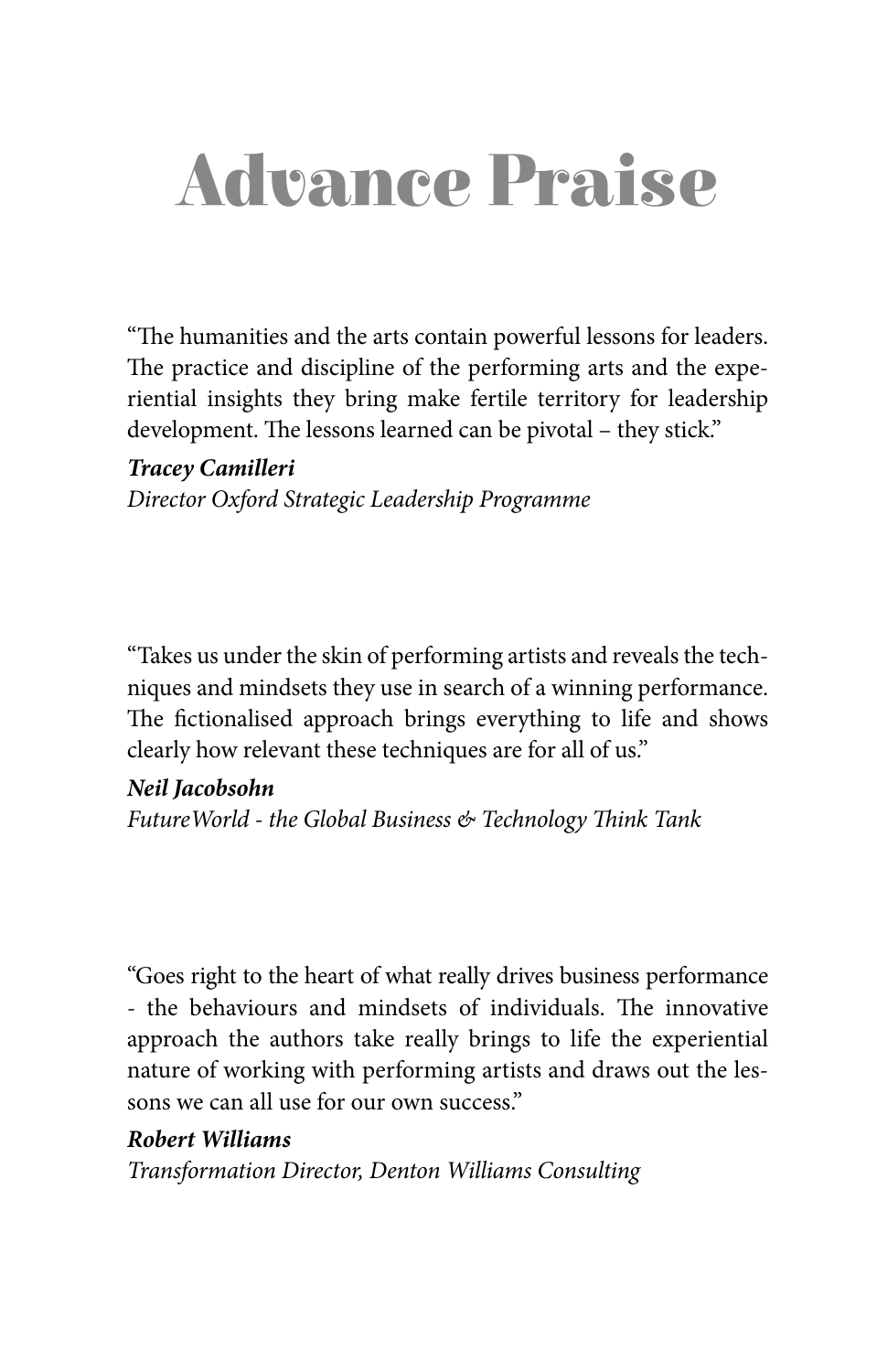# PERFORM TO

UNLOCKING THE SECRETS OF THE ARTS FOR PERSONAL AND BUSINESS SUCCESS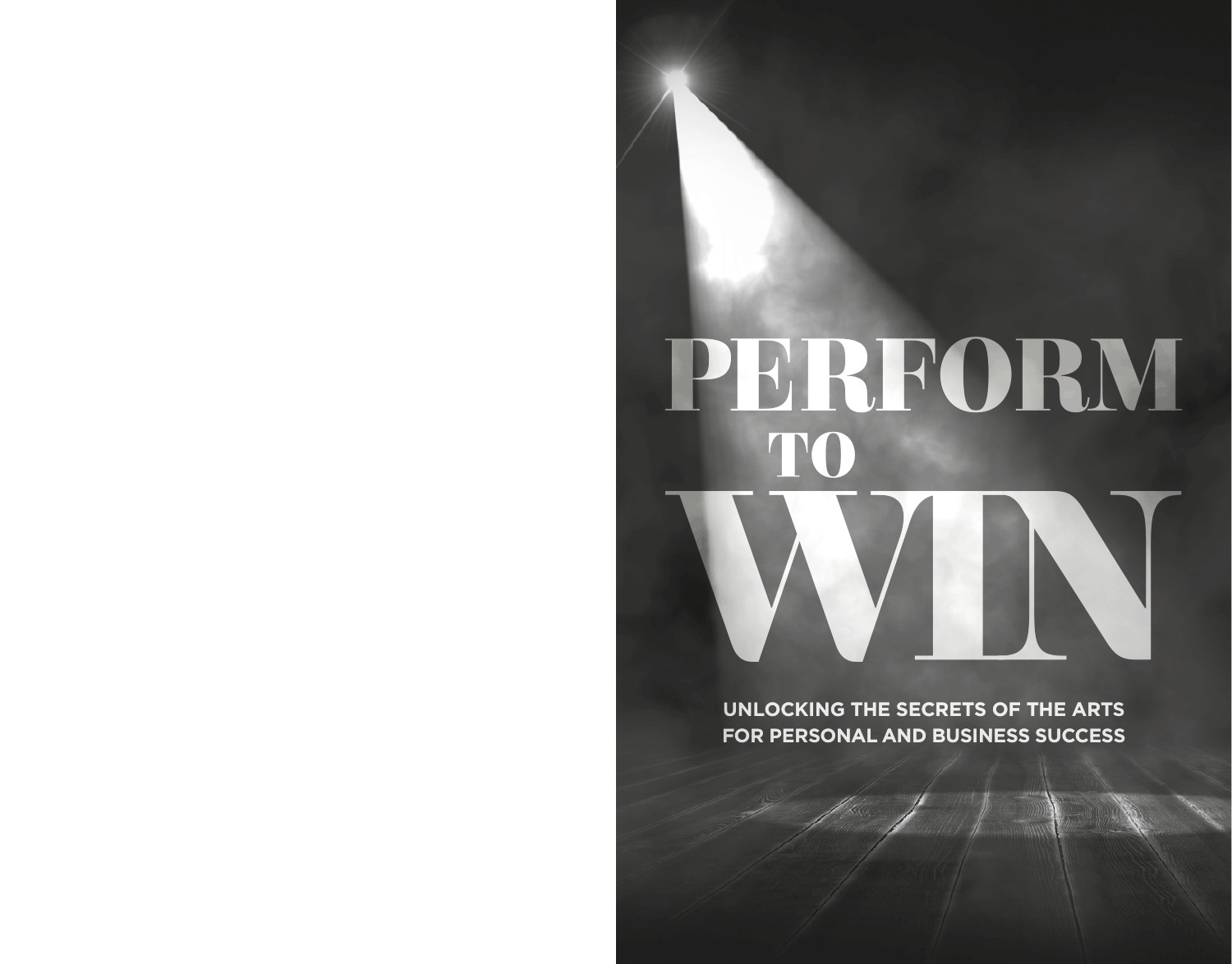Published by **LID Publishing Ltd** One Adam Street, London. WC2N 6LE

31 West 34th Street, Suite 7004, New York, NY 10001, US

info@lidpublishing.com www.lidpublishing.com



All rights reserved. Without limiting the rights under copyright reserved, no part of this publication may be reproduced, stored or introduced into a retrieval system, or transmitted, in any form or by any means (electronic, mechanical, photocopying, recording or otherwise) without the prior written permission of both the copyright owners and the publisher of this book.

© Dr Mark Powell & Jonathan Gifford 2016 © LID Publishing Ltd. 2016

Printed in Great Britain by TJ International ISBN: 978-1-910649-25-1

Cover and page design: Caroline Li

#### **DR MARK POWELL & JONATHAN GIFFORD**

# PERFORM WIN **TO**



LONDON MONTERREY MADRID SHANGHAI MEXICO CITY BOGOTA NEW YORK BUENOS AIRES BARCELONA SAN FRANCISCO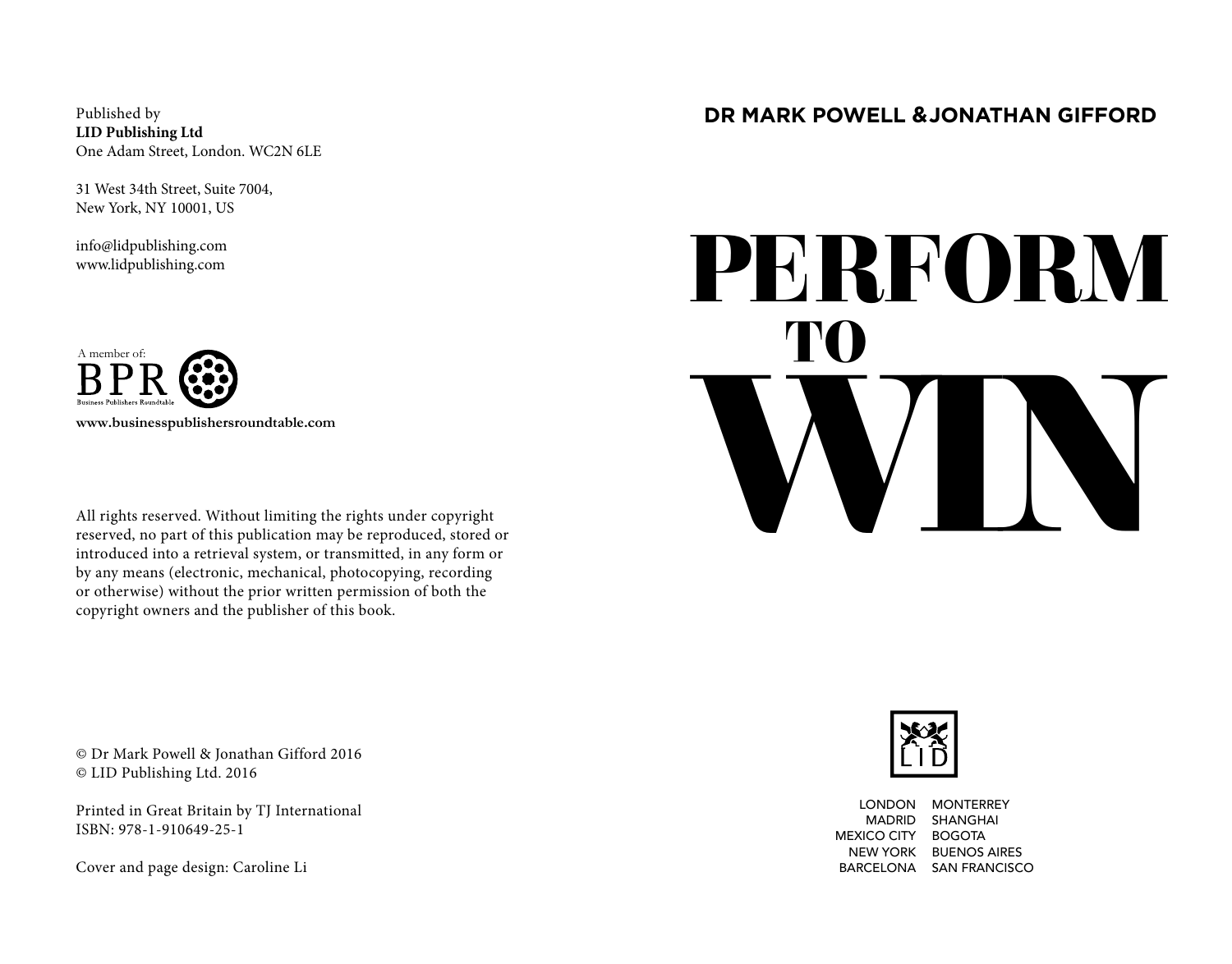# Contents

| Acknowledgements                     | 8   |
|--------------------------------------|-----|
| Introduction                         | 10  |
|                                      |     |
| Perform to Win                       | 14  |
| The Worst Moment                     | 22  |
| The King of Spades                   | 36  |
| All That Jazz                        | 64  |
| Too Many Hamlets                     | 80  |
| Teaching Leaders to Dance            | 104 |
| The Art in What We Do                | 124 |
| Finding the Pulse                    | 138 |
| <b>Making Music</b>                  | 152 |
| A Great Performance                  | 174 |
| Ten Lessons from the Performing Arts | 190 |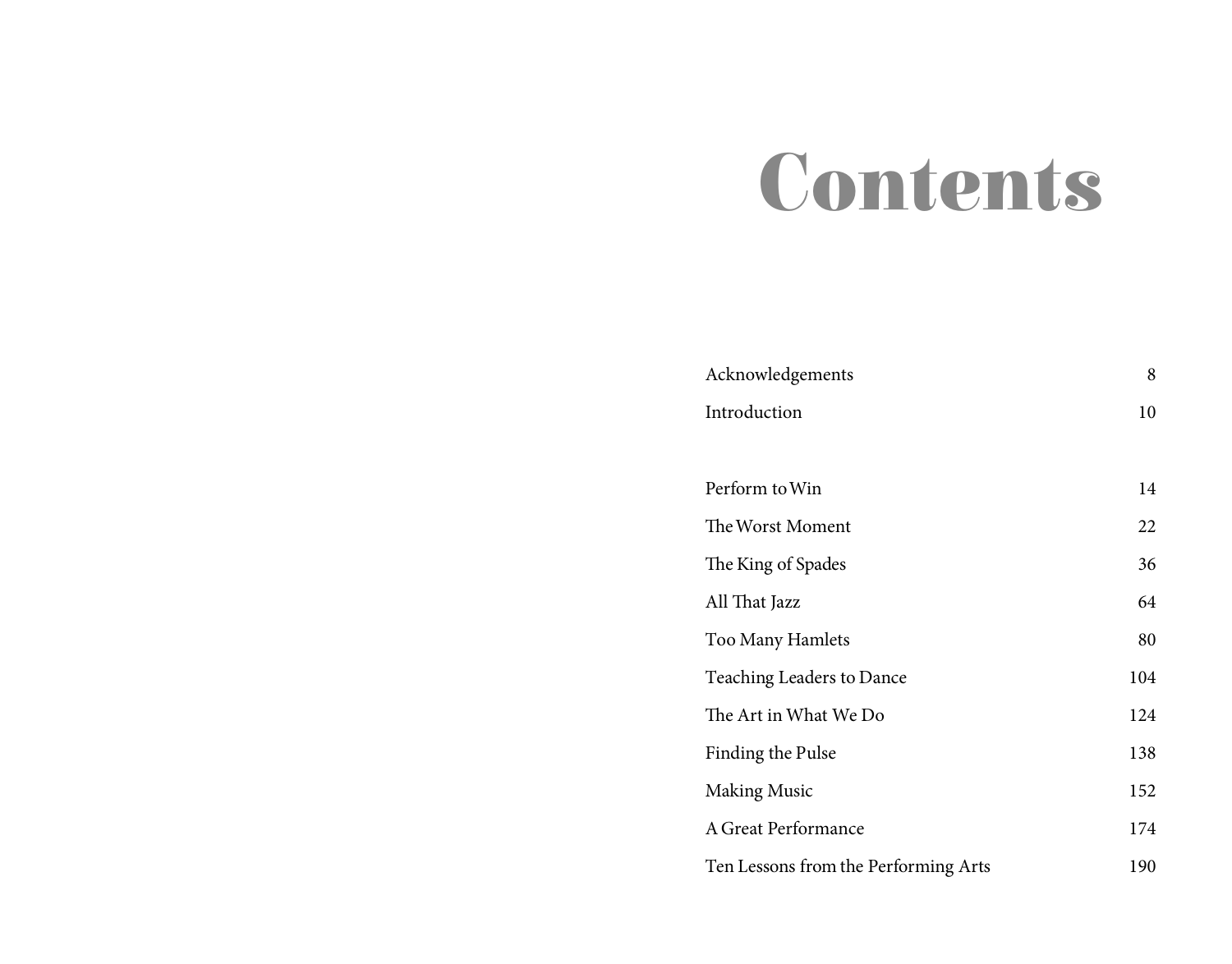Special thanks are due to Piers Ibbotson, previously with the Royal Shakespeare Company as both actor and assistant director, now a business consultant and senior teaching fellow at Warwick Business School at the University of Warwick, and to Peter Hanke, choral and orchestral conductor, associate fellow at Saïd Business School at the University of Oxford and associate of the Centre for Art and Leadership at Copenhagen Business School.

Piers and Peter are pioneers in their own felds of arts-based leadership development programmes. They both appear in Perform To Win, alongside Dr Mark Powell, co-author of the book, as the real facilitators of an imaginary development programme attended by a fictional group of board director delegates. The workshop exercises that they facilitate in the book are fctionalized, and are not presented as exact accounts of their work, but are intended to give the reader a general impression of their sophisticated workshop techniques and a broad overview of their thinking.

Piers Ibbotson is the author of The Illusion of Leadership (Palgrave Macmillan, 2008) ISBN 978-0-230-20199-6. Peter Hanke is the author of Performance & Lederskab: Passionen Som Drivkraft, (Børsens Forlag, 2008) ISBN 978-87-7664-263-1. English language extracts from this book are available under the title Extracts From Performance & Leadership by Peter Hanke.

Thanks are also due to the professional Latin dancers, Gunnar Gunnarsson and Marika Doshoris, who also feature as themselves in the book in a fictionalized account of a dance-based leadership development workshop.

## Acknowledgements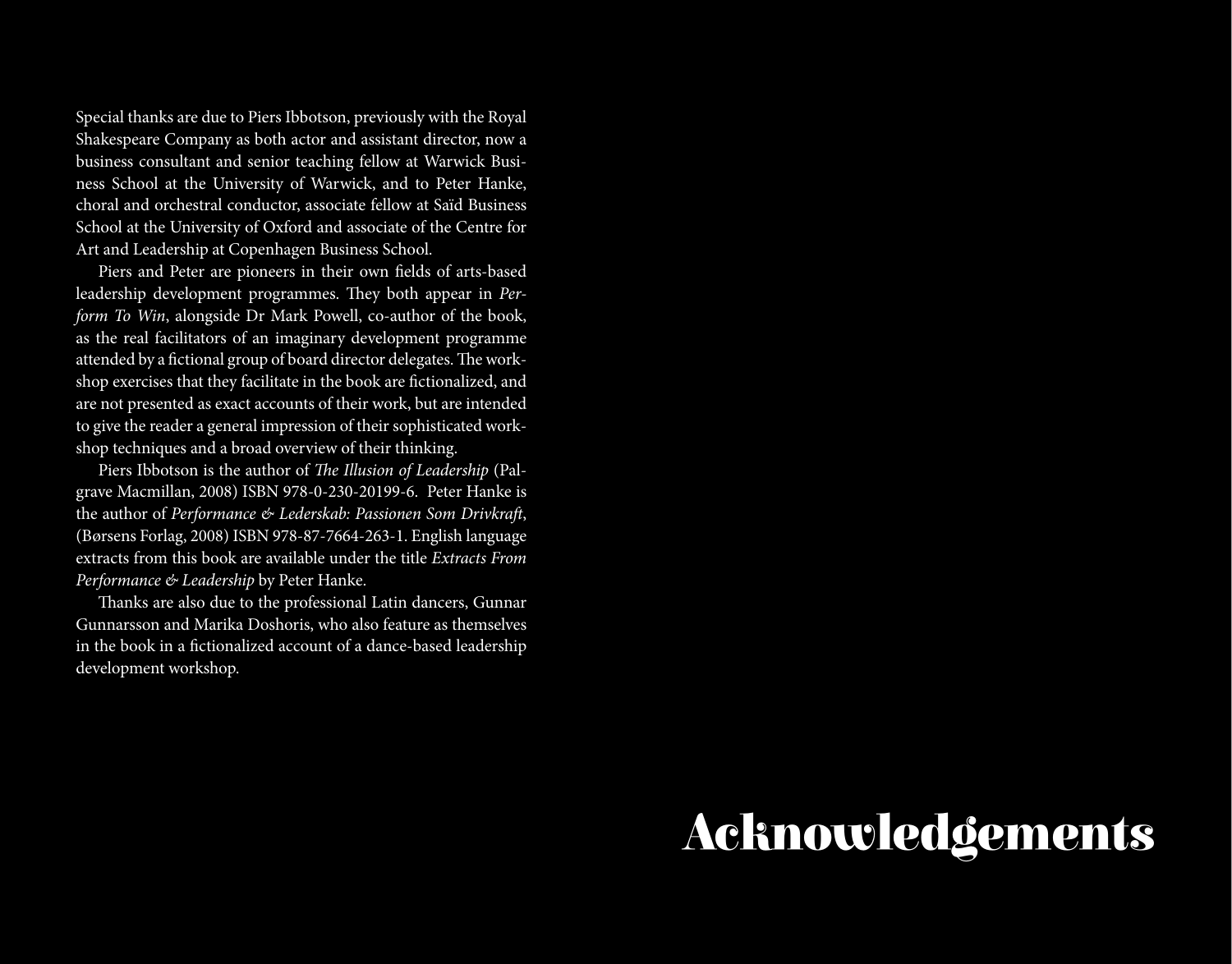In our previous book, My Steam Engine Is Broken: Taking the organ ization from the industrial era to the age of ideas, we argued that many organizations unthinkingly persist with a model of behav iour that has its roots in the industrial era. The rapid and hugely successful mechanisation of production that started with the industrial revolution and fourished in the early twentieth century led some management thinkers to conclude that workers' abilities and outputs should be measured and managed in exactly the same way as the machines that were revolutionizing global industry. In this mindset, people should be seen as a resource like any other, to be used as 'e fciently' as possible, and their behaviour should be tightly governed and controlled.

This mechanistic view of the organization is no longer fit for purpose in the knowledge economy, which needs people's uniquely human skills: their emotional intelligence, their creativ ity and their ability to form distinctive communities that are far more than mere collections of individuals. The inappropriate persistence of old-fashioned organizational behaviours leads to the chronic and damaging employee disengagement that is of such concern in the modern workplace. There is a growing gap between what people want and expect from their places of work, and what they actually experience day to day. This disconnect plays out in lost ideas and wasted energy.

The lack of commitment and engagement of people in the typical workplace stands in sharp contrast to the ways in which people behave in other contexts: people are increasingly turning to other activities to supply the passion and ful flment that their place of work fails to provide. In these contexts, people's energies are once again released as they commit themselves fully to something that they care about and have willingly committed to.

This is especially true of the performing arts. People who choose to come together to 'put on a show' don't do this half-heartedly. It is not possible to be disengaged from a successful performance; there is a direct link between the energy of the performers and their performance.

### Introduction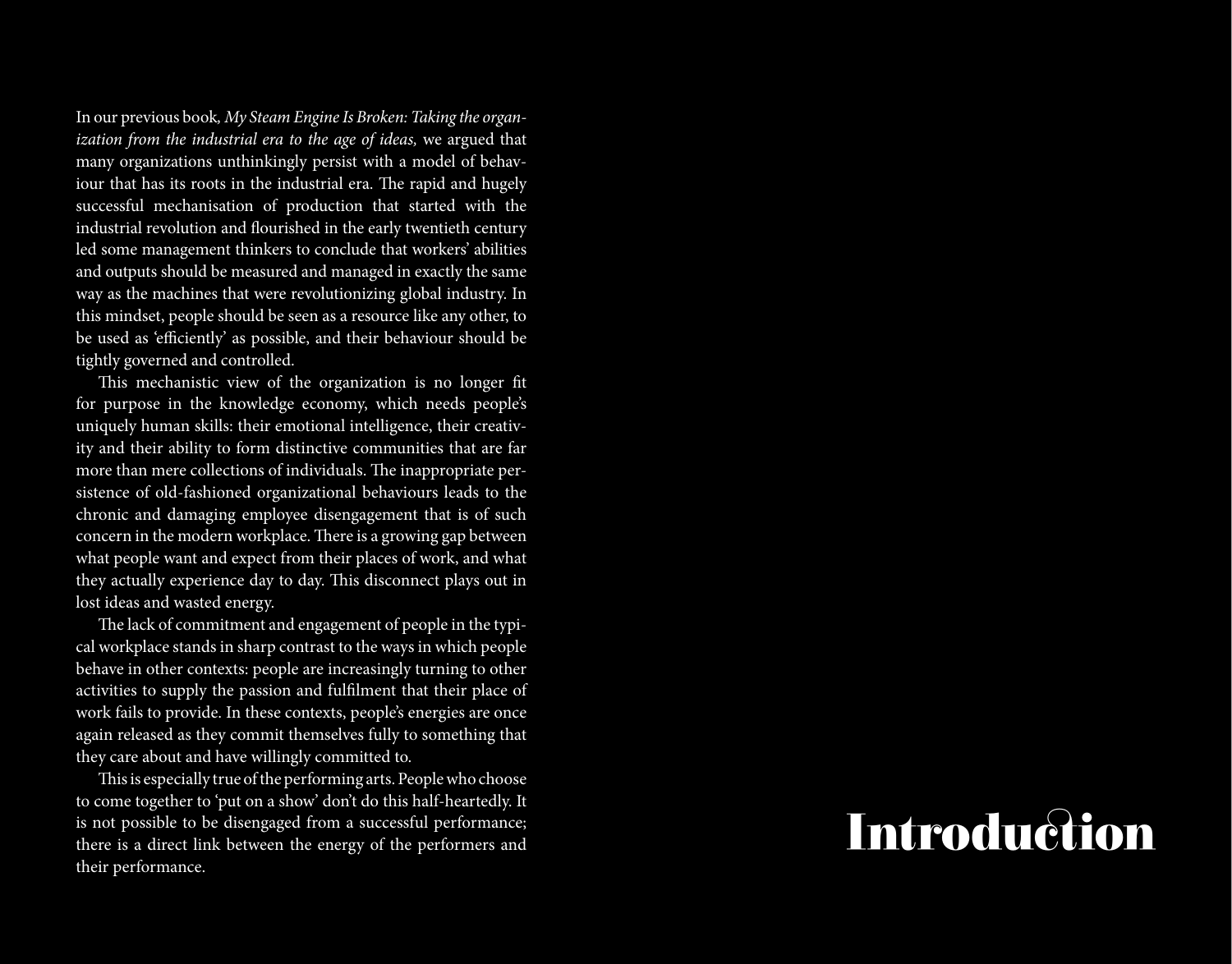There is also a direct link between every individual performance and the performance of the other artists involved. A great theatrical performance is dependent on the support of the entire ensemble; two dance partners perform brilliantly together to deliver a winning performance or they fail; an orchestra or choir only succeed when every singer or musician performs their part exceptionally.

There is a growing recognition in the business world that the performing arts have much to offer as a model for more successful organizational behaviours (or 'performances'), but it is difficult to bridge the gap between these two very different worlds. The things that performing artists do and the ways in which they think are hard to put into words; these are things that ideally need to be experienced and felt at a visceral level to acquire their full meaning.

This book aims to bridge the gap between the vibrant, 3D world of the performing arts and the equally vibrant world of business by using a narrative form – by bringing the story to life. Perform To Win portrays a fctionalised group of board directors facing a very real business problem and follows them through a three-day arts-based programme, during which they explore the mindsets and practices of performing artists by observing and working with artists at a very close and intimate level. The activities they take part in and the experiences they share are based entirely on real activities and experiences, and the outcomes are based entirely on real outcomes: people who experience arts-based programmes emerge with new perspectives, new energies and new ways of working with their colleagues. They also find that their new ways of thinking have benefits in their personal lives. The focus, energy and skill that great performing artists bring to their performance, and the ways in which they form a deep connection with their fellow performers in search of a winning performance, is a model for success in every kind of human activity.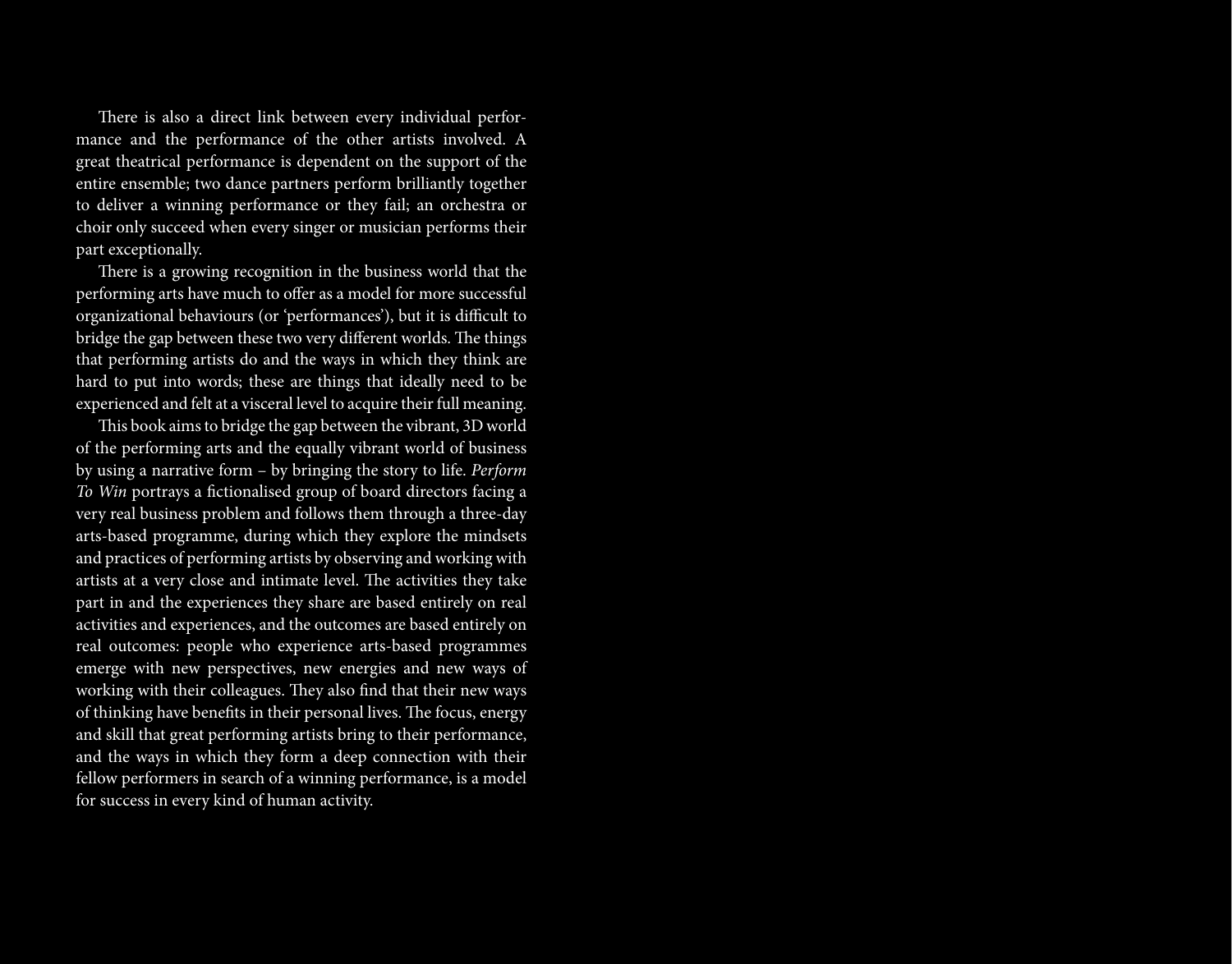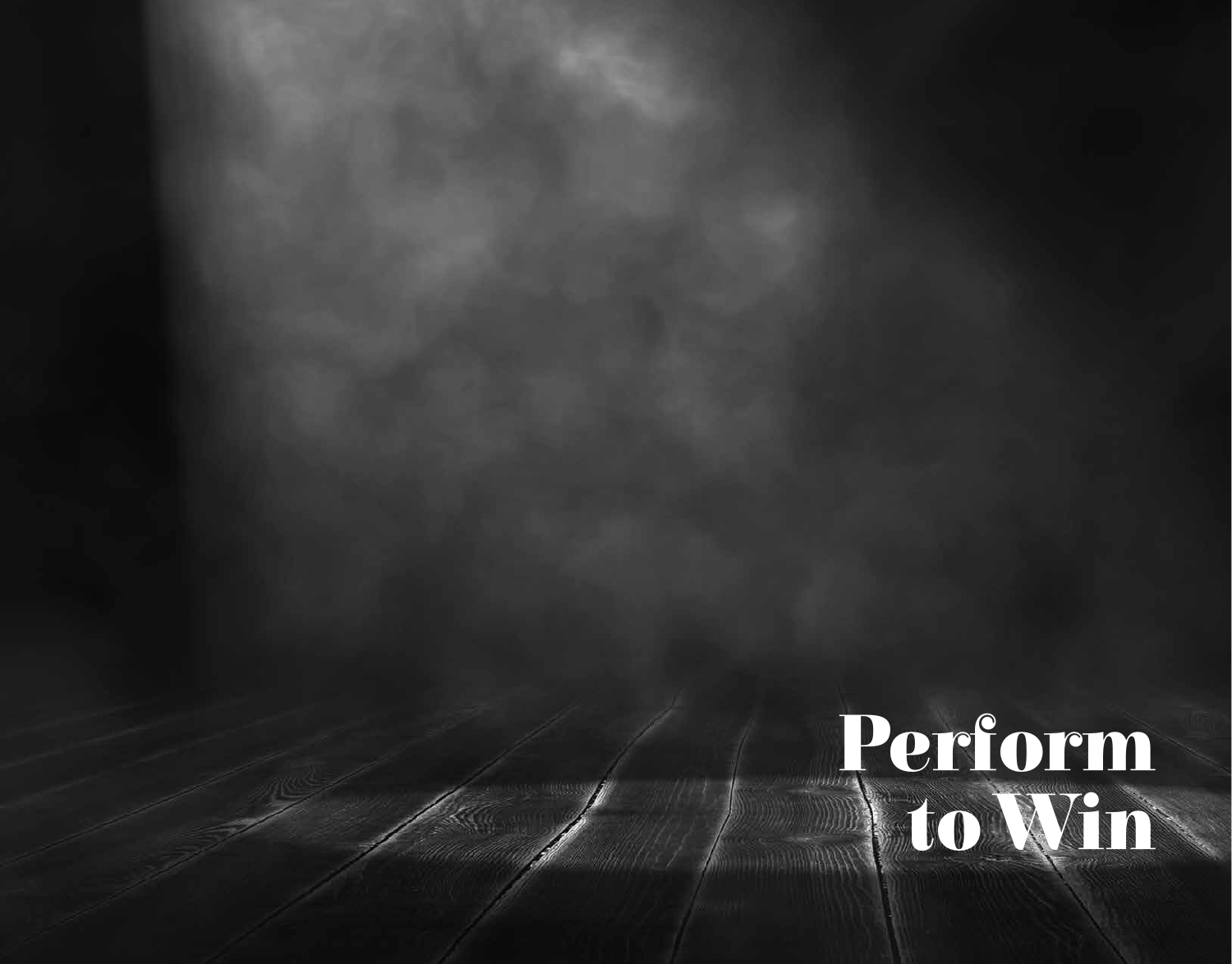Perform to Win explores the mindset, attitudes and techniques used by performing artists to deliver winning performances, and sets out the ten most signifcant things that great performing artists do diferently from the rest of us; ten core lessons from which we can learn, to help us deliver winning performances in our personal and business lives.

The book is based on Dr Mark Powell's years of experience in designing and running leadership development programmes. Over these years, Dr Powell's programmes have made increasing use of arts-based sessions, offering executives experiences that can help to deliver new perspectives and potential new approaches to the challenges that they face: sessions with poets and painters; actors and conductors; jazz musicians and storytellers. His work convinces him that it is experiencing something in a physical sense that allows delegates to gain the most meaningful new realizations: a new way of thinking; a new approach; a diferent mindset that allows them to see things with fresh eyes.

As Dr Powell told Jonathan Giford, co-author of this book, in a recent conversation:

"Having spent so many years with so many people on leadership programmes, there is no question in my mind that the things that really stick with people have two things in common. One is that they are experiential; people experience things in a way that hits them as a human being in some way – it doesn't matter what it is. And those things tend to be arts-based, by definition. The second thing is that people are more open to learning if they are presented with something in a context that they are not familiar with. If you ask people to learn from something in an area that they are expert in, they generally close down to learning, at least to some extent. So to make an impact – to change the way that people think and behave – what works best, in my experience, is something that people can witness and feel in an immediate way, in a context that is out of their normal realm of experience. That's why arts-based learning is so efective. It presents something that is dramatic, but also entirely human, entirely understandable at a gut level. Something in an arts-based programme will hit everyone at a visceral level. It won't be the same thing; people react diferently. But there will be something that hits them at an instinctive level and makes them just 'get it'. And when they have experienced that, it really sticks. That's not something they know today but forget tomorrow. That's now a part of their makeup. And it's very powerful."

The fact that we learn many things though experience, at a pre-rational level, is easy to forget. We have come to see ourselves frst and foremost as creatures of reason, and we forget how much of our understanding of the world – and of other people, in particular – is embodied. We acquire this knowledge through our senses, not through our rational minds, and it works within us at a pre-conscious, pre-rational level.

In the feld of psychology, there is a famous case that demonstrates this compellingly.

Henry Molaison was born in 1926, in Connecticut, US. As he grew up, he experienced increasingly serious epileptic fts. Molaison's epileptic episodes became so severe that, in 1953, it was decided to operate on his brain. It was believed at the time – perhaps 'hoped' is more accurate – that removing parts of his brain would reduce the levels of brain activity associated with epileptic fts: most of Molaison's hippocampus and amygdala were removed. This did, in fact, cure Molaison's epilepsy, but also destroyed his ability to form new memories. He could remember almost nothing from the year or so before his operation, though he could remember some things before that time, but he could not form new memories of things that happened to him afer the operation; he was completely amnesiac.

Because Molaison could remember some things, we know that memory itself is not located in the parts of the brain that were removed. Memory is either stored somewhere else or more diffusely. But neuroscientists could be absolutely sure that the regions of the brain that were removed or damaged in Molaison's case are essential, in some way, to the process of forming new memories.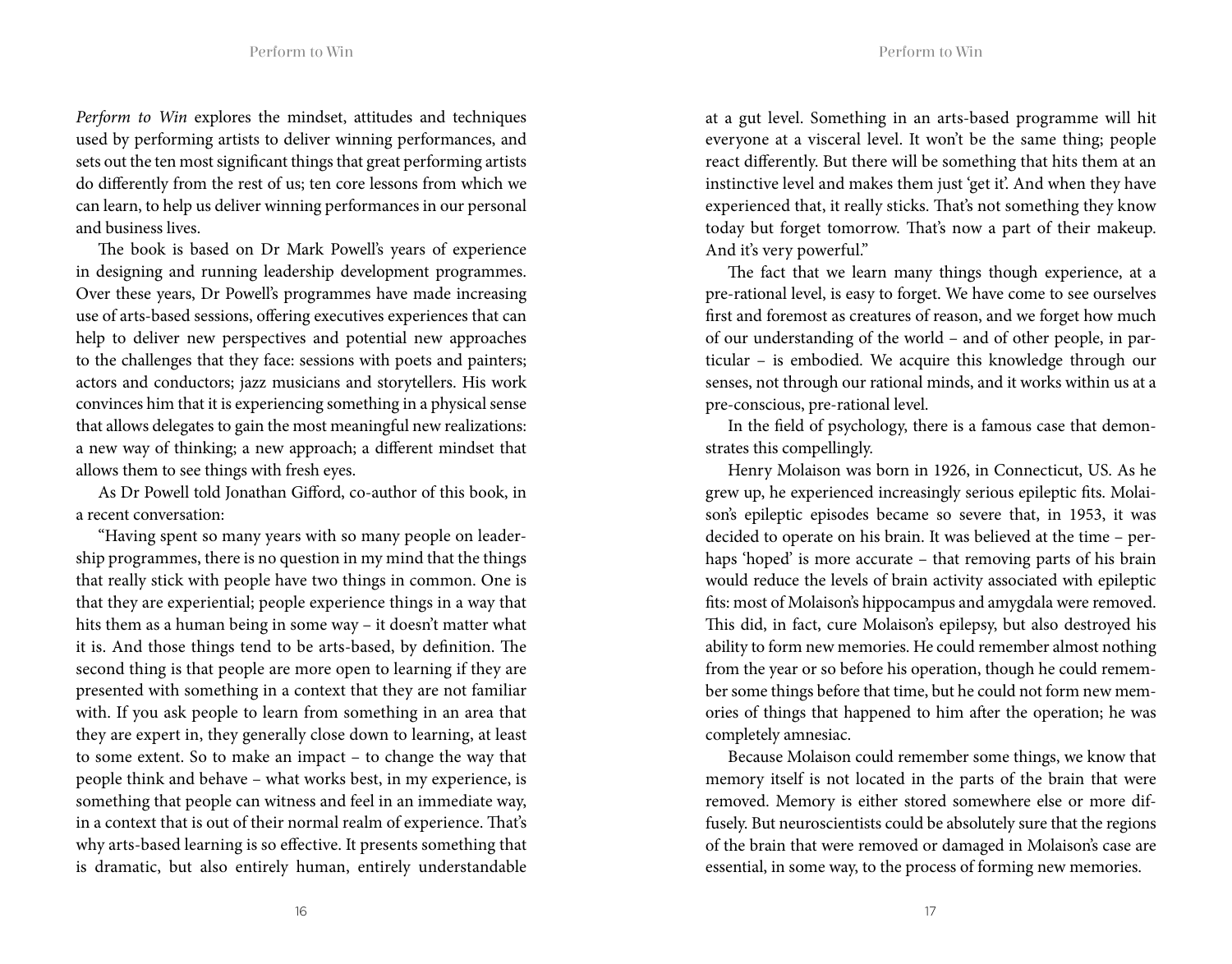But researchers found, to their great surprise, that although Molaison could not form new memories, he could learn new skills. He was taught to trace the shape of a five-pointed star by looking at the reflection of the star and his hand in a mirror. This is surprisingly difficult. Everything is backwards; you have to train the hand tracing the shape to do the opposite of what it instinctively does.

Molaison learned how to do this, and he got better at it – but had no memory of having learned the skill. Whenever he was given the task, it seemed to him that he had never seen it before, though, in fact, he was getting better at it all the time.

Learning 'how to do' something is an entirely diferent process from remembering facts and fgures, and has nothing to do with the parts of the brain that are responsible for forming new memories. Molaison couldn't remember new facts or events, but he could acquire new physical skills. Despite his shaky memory of facts and events from the past, Molaison also retained his social skills: he was pleasant, even amusing, company, even though he would have no idea whether his companion was a stranger or an old friend.

Large parts of our behaviour have nothing to do with 'what we know' and can 'remember'. We readily acknowledge that our level of emotional intelligence is a key factor in determining how successful we can be in most areas of life but we act as if we can acquire emotional intelligence by reading about it, or by attending lectures. In reality, this kind of embodied knowledge is acquired through experience and can only be enhanced by experience.

This is the realm of the arts. We use the arts to explore the human condition, and have done for millennia. We all understand artistic expression in exactly the same way that we understand facial expression, the nuances of the human voice and body language; expertise in human behaviour is something we acquire, for free, as we grow up in the world. Most of us have our favourite art forms, and these enrich us by enhancing, and even changing, the way in which we experience the world; by giving us insights into aspects of human behaviour. It should come as no surprise that what we can learn from the arts, and from performing artists in particular, can enhance our experience of the world of work, just as it enhances our private lives.

✳ ✳ ✳

Learning facts and acquiring knowledge-based skills is a mental process. Learning things that will actually change our behaviour is far more likely to come through bodily experience.

In this book, we follow a fictional board of directors as they experience an imagined three-day, arts-based workshop at a UK business school. The sessions they attend are based on those facilitated by real people, who feature in this narrative as themselves: Dr Mark Powell, co-author of this book, ex-champion ballroom dancer, management consultant and associate fellow at Saïd Business School at the University of Oxford; Piers Ibbotson, ex-Royal Shakespeare Company actor and assistant director, now a business consultant and senior teaching fellow at Warwick Business School at the University of Warwick; and Peter Hanke, choral and orchestral conductor, associate fellow at Saïd Business School at the University of Oxford and associate of the Centre for Art and Leadership at Copenhagen Business School.

What the facilitators say and do in the book is based on the sessions that they run in real life and on material drawn from their writings, but are not actual transcripts of real sessions or precise descriptions of real exercises. The workshops as described in the book should be seen as fictional accounts that offer an accurate refection of the kinds of experiences that executives attending arts-based development programmes would undergo, rather than as an exact account of real development sessions.

As our fictional characters progress through the programme, we hope you will share in these experiences and get an understanding of their various realizations and 'aha!' moments as the delegates explore how performing artists work together to deliver